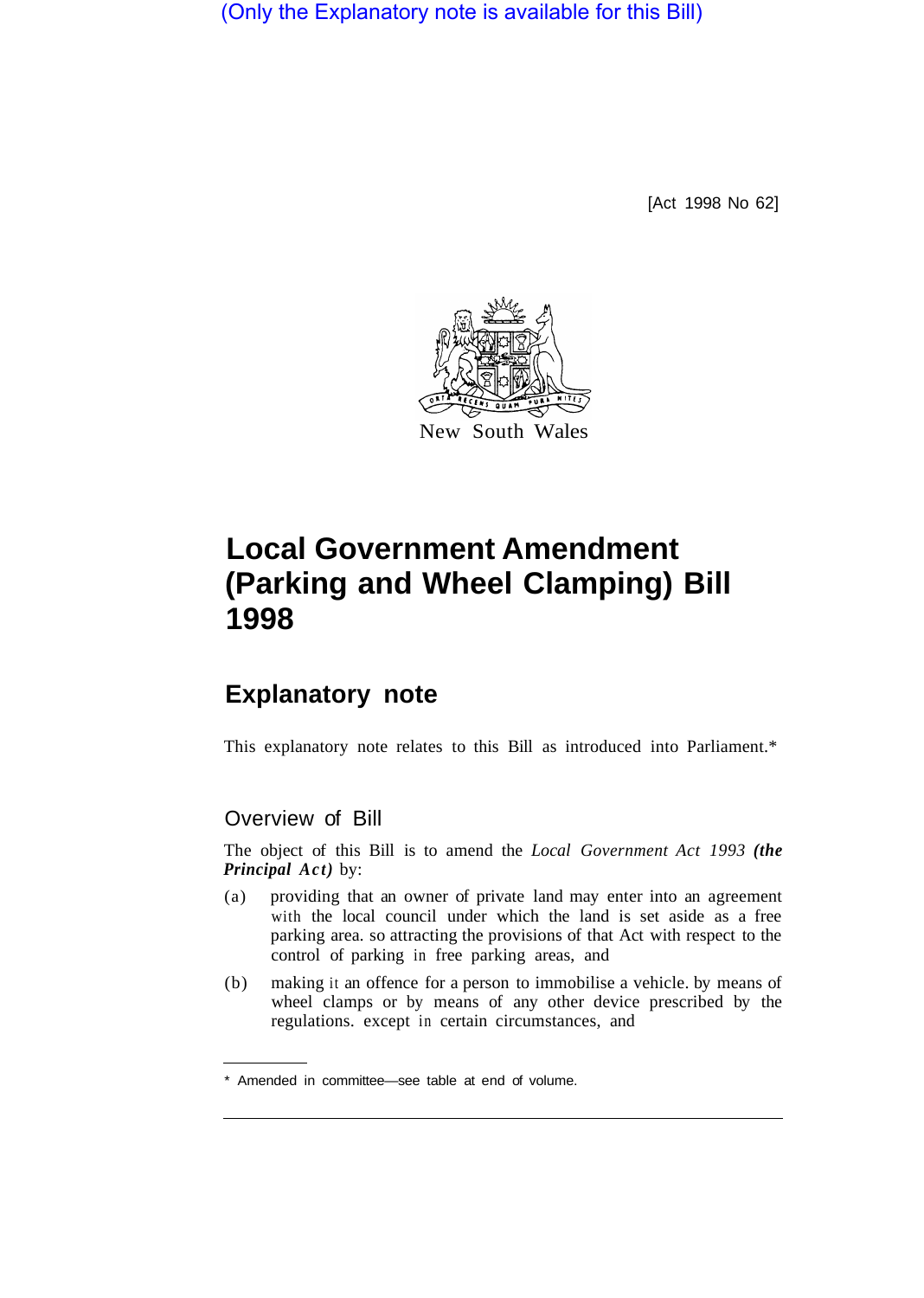Local Government Amendment (Parking and Wheel Clamping) Bill 1998 [Act 1998 No 62]

Explanatory note

(c) making it an offence for a person who takes possession of a vehicle to fail to release the vehicle on demand to a person who has the right to possession or control of the vehicle, or to demand payment for its release, except in certain circumstances.

## Outline of provisions

**Clause 1** sets out the name (also called the short title) of the proposed Act.

**Clause 2** provides for the commencement of the proposed Act on a day or days to be appointed by proclamation.

**Clause 3** is a formal provision giving effect to the amendments to the *Local Government Act 1993* set out in Schedule 1.

### **Schedule 1 Amendments**

### **Free parking areas**

**Schedule 1 [1]** and **[4]** amend the Principal Act so as to give effect to the object referred to in paragraph (a) of the Overview above.

**Schedule 1 [1]** inserts proposed section 650 (6) into the Principal Act so as to provide that an owner of private land may enter into an agreement with the council under which all or part of the land is to be set aside for use as a free parking area.

**Schedule 1 [4]** amends the definition offree parking area in the Dictionary to the Principal Act so as to provide that an area the subject of an agreement under proposed section 650 (6) is a free parking area for the purposes of the Act.

As a result of these amendments, the existing provisions of the Principal Act dealing with such matters as signs, notices and the issuing of penalty notices in relation to free parking areas will apply to land subject to such an agreement.

### **Immobilisation and detention of vehicles**

**Schedule 1 [2]** amends the Principal Act so as to give effect to the objects referred to in paragraphs (b) and (c) of the Overview above by inserting proposed Part 5A (proposed sections 65 1A–65 1C) into Chapter 16.

Proposed section 65 1A provides that proposed Part 5A applies to the whole of the State.